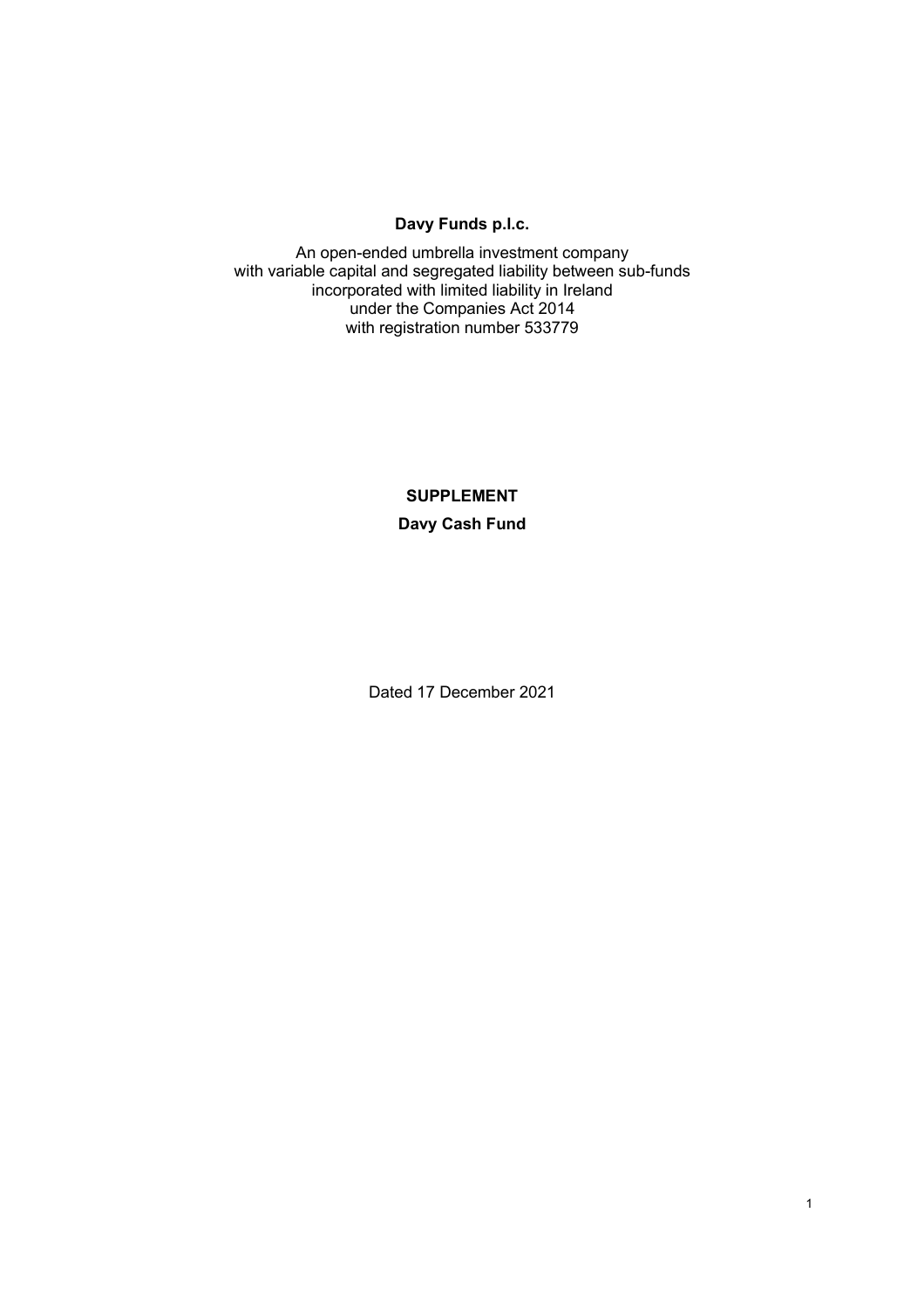### **1 IMPORTANT INFORMATION**

**\_\_\_\_\_\_\_\_\_\_\_\_\_\_\_\_\_\_\_\_\_\_\_\_\_\_\_\_\_\_\_\_\_\_\_\_\_\_\_\_\_\_\_\_\_\_\_\_\_\_\_\_\_\_\_\_\_\_\_\_\_\_\_\_\_\_\_\_\_\_\_\_\_** 

**The Directors in the Prospectus accept responsibility for the information contained in this Supplement and the Prospectus. To the best of the knowledge and belief of the Directors (who have taken all reasonable care to ensure that such is the case) the information contained in this Supplement and in the Prospectus is in accordance with the facts and does not omit anything likely to affect the import of such information. The Directors accept responsibility accordingly.** 

**Shareholders should note that all the fees and expenses of the Fund will be charged to the capital of the Fund. Thus on repurchase of holdings shareholders may not receive back the full amount invested and this will have the effect of lowering the capital value of the shareholders investment.** 

**Shareholders should note that dividends will be paid out of capital, therefore capital may be eroded, distribution is achieved by forgoing the potential for future capital growth and this cycle may continue until all capital is depleted.** 

This Supplement contains information relating specifically to Davy Cash Fund (the "**Fund**"), a Fund of Davy Funds p.l.c. (the "**Company**"), an open-ended umbrella fund with segregated liability between sub-funds authorised by the Central Bank as a UCITS pursuant to the Regulations. The Fund is also authorised as money market fund designated as a standard variable net asset value money market fund pursuant to the Money Market Fund Regulation.

**This Supplement forms part of and should be read in the context of and in conjunction with the Prospectus for the Company dated 17 December 2021 (the "Prospectus").** 

**As the price of Shares in each Fund may fall as well as rise, the Company shall not be a suitable investment for an investor who cannot sustain a loss on their investment.** 

**The Fund does not seek to maintain a stable Net Asset Value per Share and the Fund's assets are to be valued using a combination of mark to market value as set out under the heading "Valuation of Assets" in the Prospectus.**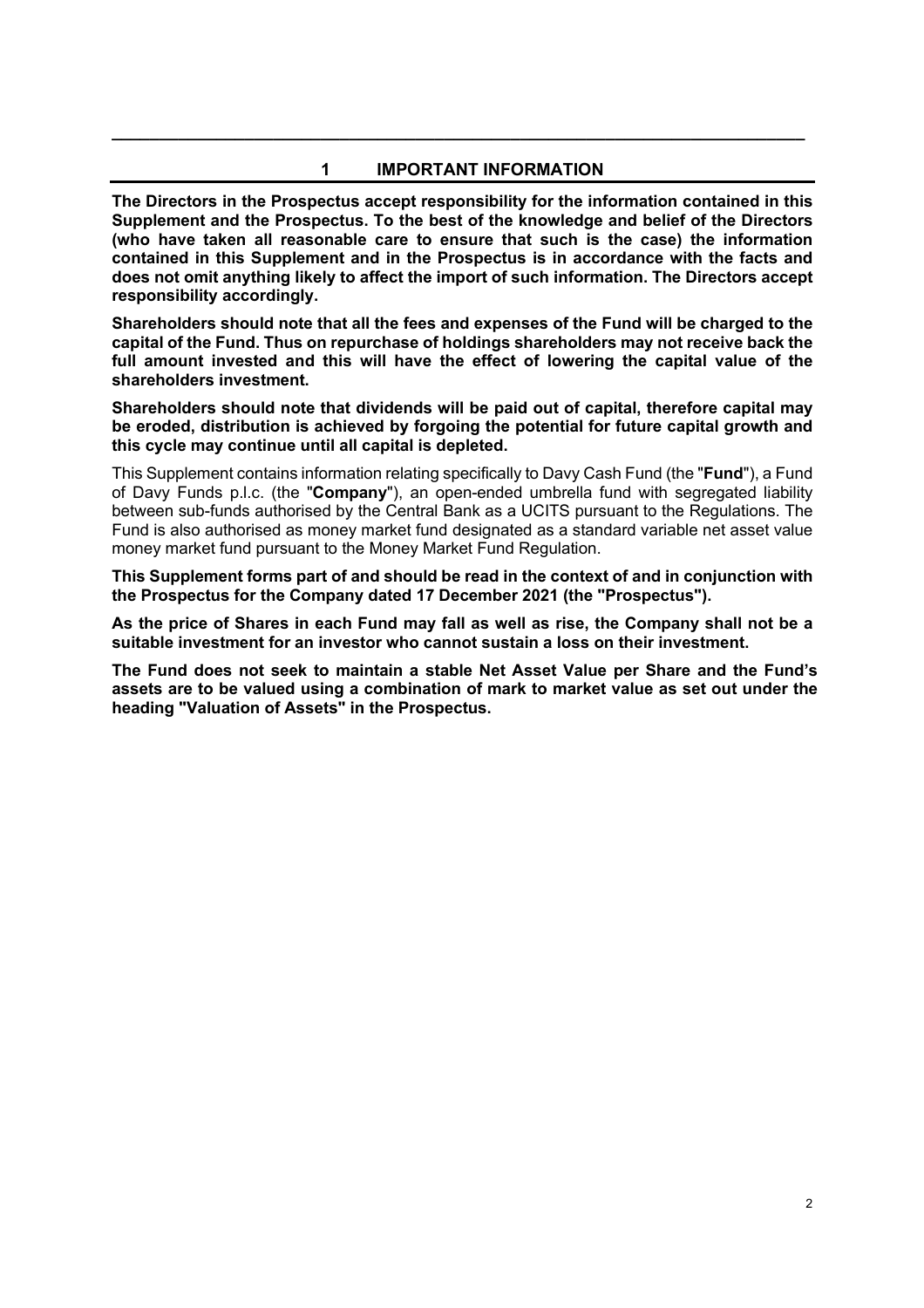#### **2 DEFINITIONS**

 $\mathcal{L}_\mathcal{L} = \mathcal{L}_\mathcal{L} = \mathcal{L}_\mathcal{L} = \mathcal{L}_\mathcal{L} = \mathcal{L}_\mathcal{L} = \mathcal{L}_\mathcal{L} = \mathcal{L}_\mathcal{L} = \mathcal{L}_\mathcal{L} = \mathcal{L}_\mathcal{L} = \mathcal{L}_\mathcal{L} = \mathcal{L}_\mathcal{L} = \mathcal{L}_\mathcal{L} = \mathcal{L}_\mathcal{L} = \mathcal{L}_\mathcal{L} = \mathcal{L}_\mathcal{L} = \mathcal{L}_\mathcal{L} = \mathcal{L}_\mathcal{L}$ 

#### **Base Currency** means Euro;

**Business Day** means any day (other than a Saturday, Sunday or public holiday) on which commercial banks are open for business in Dublin and/or such other day or days as may be determined by the Directors from time to time and as notified to Shareholders in advance;

**Credit Institution** means an undertaking the business of which is to take deposits or other repayable funds from the public and to grant credits for its own account (as defined in point (1) of Article 4(1) of Regulation (EU) No 575/2013);

**Dealing Day** means each Business Day and/or such other day or days as the Directors may in their absolute discretion determine and notify in advance to Shareholders provided that there shall be at least two Dealing Days in each Month (occurring at regular intervals);

**Dealing Deadline** in respect of subscriptions and repurchases means 16.00 p.m. (Irish time) on the Business Day immediately preceding the relevant Dealing Day, or such other time for the relevant Dealing Day as may be determined by Directors and notified in advance to Shareholders provided always that the Dealing Deadline is no later than the Valuation Point;

**Deposits** mean deposits with a Credit Institution that are eligible for investment in accordance with Article 12 of the Money Market Fund Regulation;

**Distribution Date** means the dates or dates by reference to which a distribution may at the discretion of the Directors be declared which shall usually be 30 September and 31 March in each year;

**Investment Grade** means any investment with a rating of at least Baa3 from Moody's BBB- from Standard & Poor's or BBB – from Fitch or higher;

**Investment Manager** means Davy Global Fund Management Limited;

**Manager** means Davy Global Fund Management Limited or such other person as may be designated, in accordance with the Central Bank Rules, as the Company's fund management company;

**Minimum Fund Size** means €5,000,000 or such other amount as the Directors may in their absolute discretion determine;

**Money Market Instruments** means treasury bills, demand notes, promissory notes, commercial paper, negotiable certificates of deposit, floating rate notes or debt securities as defined in Article 10 of Money Market Fund Regulation;

**Settlement Date** in respect of subscriptions and repurchases respectively shall have the meaning outlined in the section entitled "**Key Information for Buying and Selling Shares**" below;

**Taxonomy Regulation** means Regulation (EU) 2020/852 of the European Parliament and of the Council of 18 June 2020 on the establishment of a framework to facilitate sustainable investment, and amending Regulation (EU) 2019/2088, as may be amended;

**Valuation Point** means the close of business in the relevant market that closes last on the Business Day immediately preceding the relevant Dealing Day or such other time or times as the Directors may determine provided that the Valuation Point shall always occur after the Dealing Deadline;

**Weighted Average Life** means the average length of time to legal maturity of all of the underlying assets in the Fund reflecting the relative holdings in each asset; and

**Weighted Average Maturity** means the average length of time to legal maturity or, if shorter, to the next interest rate reset to a money market rate, of all of the underlying assets in the Fund reflecting the relative holdings in each asset.

All other defined terms used in this Supplement shall have the same meaning as in the Prospectus.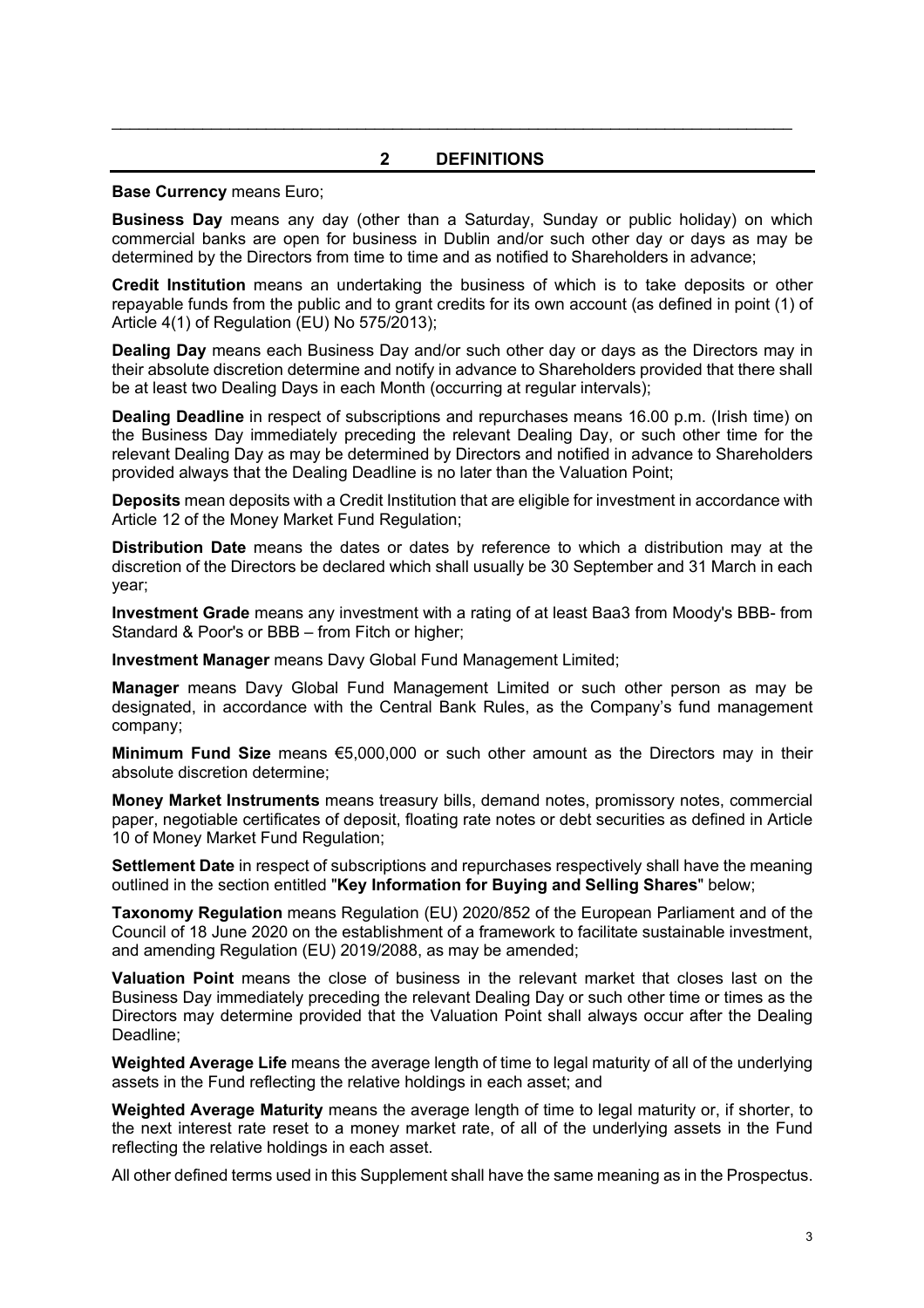# **3 INFORMATION ON THE FUND**

 $\mathcal{L}_\mathcal{L} = \mathcal{L}_\mathcal{L} = \mathcal{L}_\mathcal{L} = \mathcal{L}_\mathcal{L} = \mathcal{L}_\mathcal{L} = \mathcal{L}_\mathcal{L} = \mathcal{L}_\mathcal{L} = \mathcal{L}_\mathcal{L} = \mathcal{L}_\mathcal{L} = \mathcal{L}_\mathcal{L} = \mathcal{L}_\mathcal{L} = \mathcal{L}_\mathcal{L} = \mathcal{L}_\mathcal{L} = \mathcal{L}_\mathcal{L} = \mathcal{L}_\mathcal{L} = \mathcal{L}_\mathcal{L} = \mathcal{L}_\mathcal{L}$ 

# 3.1 **Investment Objective, Investment Policies and Investment Strategy**

# (a) **Investment Objective**

The investment objective of the Fund is capital protection and to provide a return in line with money market rates.

There can be no assurance that the Fund will achieve its investment objective.

### (b) **Investment Policies**

The Fund intends to achieve its investment objective by investing in Money Market Instruments, all of which shall be Investment Grade rating and in Deposits with authorised Credit Institutions. By professional management and the pooling of investors' monies, the Fund has a potential to obtain better rates than those generally available to an individual investor.

The assets of the Fund shall consist of Deposits with Credit Institutions and/or Money Market Instruments which have a maturity at date of acquisition of not greater than one year. The Fund will invest no more than 10% of its assets in Deposits made with the same Credit Institution, unless the structure of the banking sector in Ireland in which the Fund is domiciled is such that there are insufficient viable Credit Institutions to meet that diversification requirement and it is not economically feasible for the Fund to make Deposits in another EU Member State, in which case up to 15% of its assets may be deposited with the same Credit Institution.

In deciding how to make investments, in accordance with the Internal Credit Quality Assessment Procedure as set out in Article 19 of the Money Market Fund Regulation, the Investment Manager reviews appropriate counterparties for credit ratings, interest rate and counterparty exposure and in accordance with the Liquidity Management Process combining this with the underlying expectations for the investor liquidity, invests the assets of the Fund.

The Fund may use FDIs for the purposes of hedging interest rate and/or exchange rate risk.

The Fund may also utilise repurchase agreements and reverse repurchase agreements that fulfil the conditions of Article 14 and Article 15 respectively of the Money Market Fund Regulation respectively.

Subject to the investment restrictions set out under the heading "**Investment Restrictions**" as detailed in Appendix I of the Prospectus, the assets of the Fund will be invested in securities that are listed or traded on Permitted Markets as detailed in Appendix II of the Prospectus.

# 3.2 **Portfolio Maturity**

The Funds' investments in Money Market Instruments are limited to Money Market Instruments with a residual maturity until the legal repurchase date of less than or equal to two years (provided the time remaining until the next interest reset date is less than or equal to 397 days).

The Weighted Average Maturity of the Fund's portfolio will not exceed 6 months. The Weighted Average Life of the Fund's portfolio will not exceed 12 months.

A minimum of 15% of the Net Asset Value of the Fund will be comprised of assets that mature on five Business Days, reverse repurchase agreements which are able to be terminated by giving prior notice of five Business Days, or Deposits which are able to be withdrawn by giving prior notice of five Business Days. The Fund shall not acquire any asset other than a weekly maturing asset when such acquisition would result in the Fund investing less than 15% of the Net Asset Value in weekly maturing assets.

In addition, a minimum of 7.5% of the Net Asset Value of the Fund will be composed of assets that mature on each Business Day, reverse repurchase agreements which are able to be terminated by giving prior notice of one Business Day, or Deposits which are able to be withdrawn by giving prior notice of one Business Day. The Fund shall not acquire any asset other than a daily maturing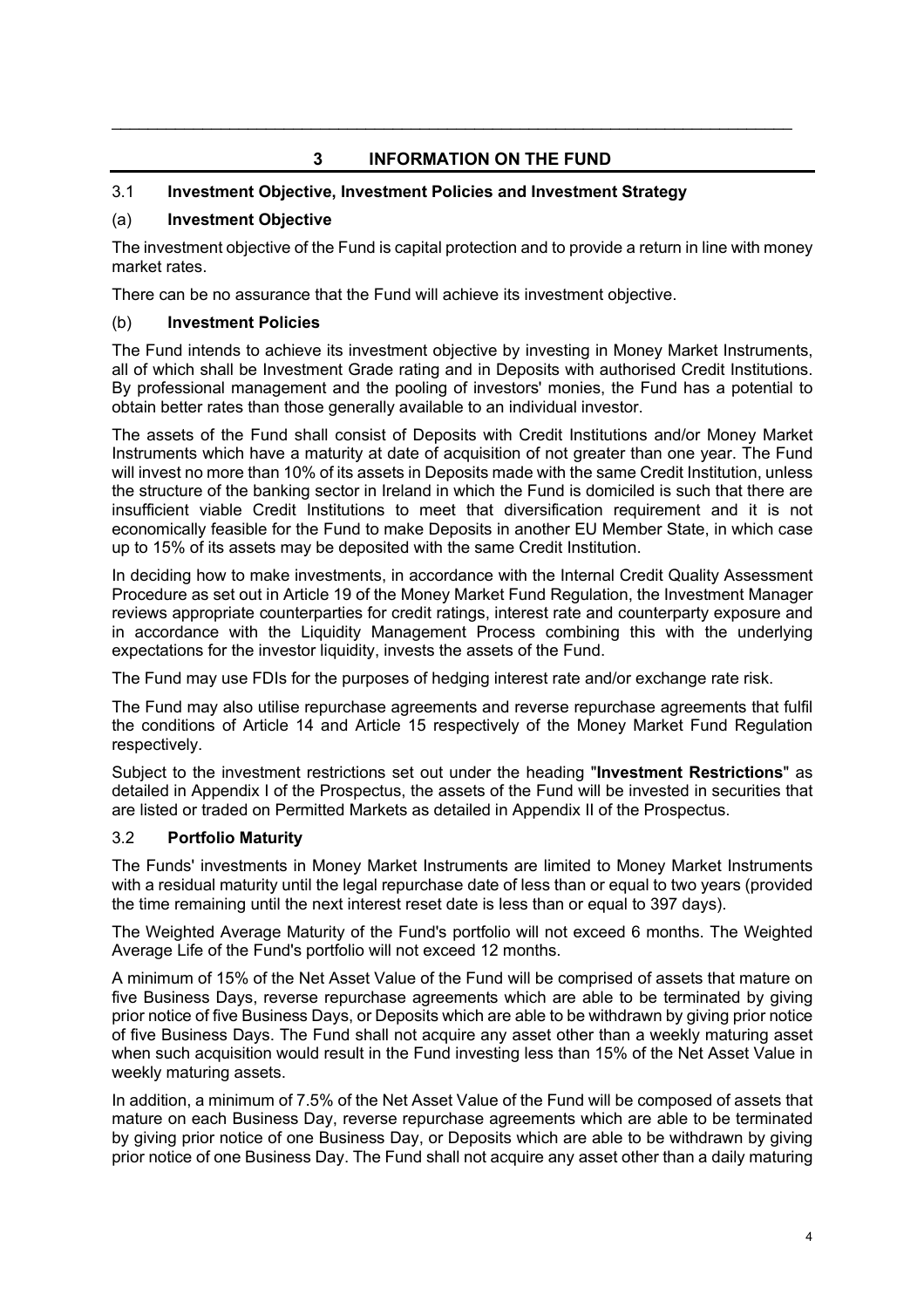asset when such acquisition would result in the Fund investing less than 7.5% of the Net Asset Value in daily maturing assets.

# 3.3 **Investment Restrictions**

Investors must note that the Company and the Fund adhere to the restrictions and requirements set out under the Money Market Fund Regulation, as may be amended from time to time. These are set out in Appendix I to the Prospectus. In addition to the foregoing the Fund will not invest in other collective investment schemes.

# 3.4 **Use of FDI**

Subject to the Regulations, the Money Market Fund Regulation and to the conditions and limits laid down by the Central Bank from time to time, the Fund may invest in FDIs listed or traded on permitted markets listed in Appendix II of the Prospectus and/or OTC FDIs which will be used solely for the purposes of hedging interest rate and/or exchange rate risk inherent in other investments of the Fund.

The FDIs in which the Fund may invest are futures, forwards and options. The underlying of such derivative instruments may consist of interest rates, foreign exchange rates, currencies or indices representing one of those categories.

The Fund will employ the commitment approach to assess the Fund's global exposure and to ensure that the Fund's use of FDIs is within the limits specified by the Central Bank. Global exposure will be calculated daily.

To the extent that the Fund uses FDIs, the Fund may be leveraged, however such leverage will not exceed 100% of the Net Asset Value of the Fund.

# **Futures**

Futures could be used to gain exposure to positions in a more efficient manner. For example a single stock future could be used to provide the Fund with exposure to a single security. The Fund will use futures for the purpose of managing interest rate or currency risk.

# **Forwards**

Forward currency contracts could be used to hedge against currency risk that has resulted from assets held by the Fund that are not in the Base Currency. The Fund, may, for example, use forward currency contracts by selling forward a foreign currency against the Base Currency to protect the Fund from foreign exchange rate risk that has risen from holding assets in that currency.

# **Options**

An option contains the right to buy or sell a specific quantity of a specific asset at a fixed price at or before a specified future date. There are two forms of options: put or call options. Put options are contracts sold for a premium that give to the buyer the right, but not the obligation, to sell to the seller a specified quantity of a particular asset (or financial instrument) at a specified price. Call options are similar contracts sold for a premium that give the buyer the right, but not the obligation, to buy from the seller a specified quantity of a particular asset (or financial instrument) at a specified price. Options may also be cash-settled. The Fund may use such instruments to hedge against market risk. Any option entered into by the Fund will be in accordance with the limits prescribed by law.

# 3.5 **Profile of a Typical Investor**

A typical investor will be seeking to achieve exposure to fixed income, adjustable rate securities or Deposits and a return on its investment in the short to medium term.

# 3.6 **Description of the Fund**

The Fund is a variable net asset value money market fund that meets the criteria for and is categorised as standard money market fund in accordance with the Money Market Funds Regulation.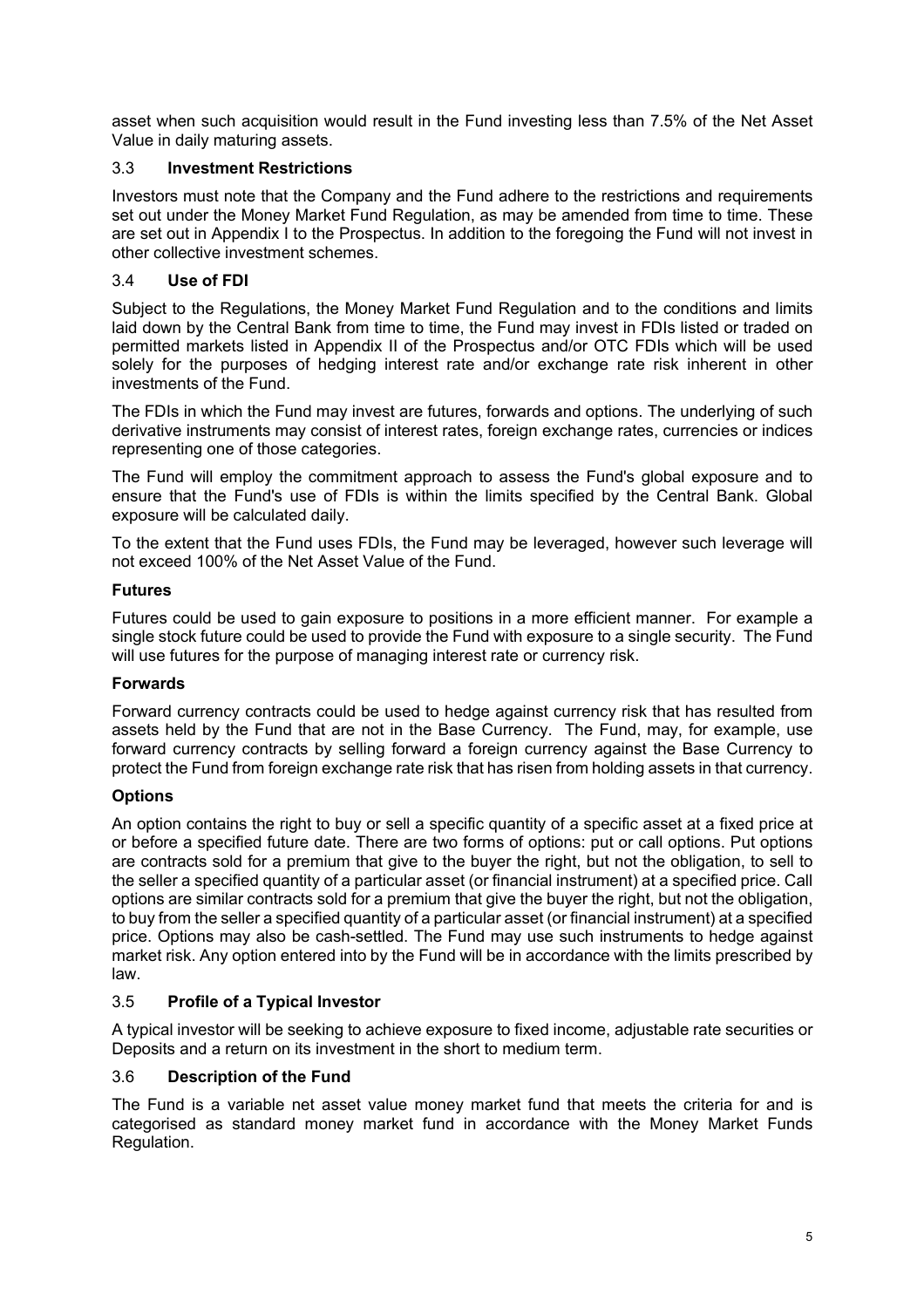The Fund does not seek to maintain a stable Net Asset Value. As a result, the Fund's Net Asset Value per Share will vary and reflect the effects of unrealised appreciation and depreciation and realised losses and gains. There is no guarantee that the Fund will not experience repurchases based upon unrealised depreciation, realised losses or other factors.

For the purposes of the Taxonomy Regulation, the investments underlying the Fund do not take into account the EU criteria for environmentally sustainable economic activities (the "**Taxonomyalignment criteria**"). This means that the Taxonomy-alignment criteria are not taken into account when making investment decisions in respect of the Fund.

# 3.7 **Risk Factors**

**Investors should note that the difference between the nature of a deposit and the nature of an investment in a money market fund and in particular the risk that the principal invested in a money market fund is capable of fluctuation**.

**The Fund is not a guaranteed investment. The Fund does not rely on external support for guaranteeing the liquidity of the Fund or stabilising the Net Asset Value per Share. The risk of loss of the principal will be borne by the investor.** 

The risk and reward profile of the Fund is such that the aim of the Fund is to preserve capital and maintain liquidity which it seeks to achieve by foregoing the potential for capital growth. The Fund will carry out monthly portfolio analysis to examine portfolio returns under various market scenarios to determine if the portfolio constituents are appropriate to meet pre-determined levels of credit risk, interest rate risk, market risk and investor repurchases.

Investors should read and consider the sections of the Prospectus entitled "**RISK FACTORS**" and "**SFDR-related Disclosures (a) Sustainability Risk**" before investing in the Fund. However, not all of the risks disclosed in the **RISK FACTORS** section of the Prospectus will be material to an investment in this particular Fund.

In addition to the above referenced risks, investors should also consider the particular implications of the following risks that are relevant to an investment in the Fund. Fees and expenses of the Fund may be charged to the capital of the Fund where insufficient income has been generated by the Fund to cover the fees and expenses. Thus, on repurchases of holdings shareholders may not receive back the full amount invested and this will have the effect of lowering the capital value of their investment. There is a greater risk therefore that capital may be eroded and "income" will be achieved by foregoing the potential for future capital growth of your investment and the value of future returns may also be diminished. Investors should note however that distributions made during the life of the Fund are a form of capital reimbursement.

#### Currency Fluctuations

The performance of the assets held by the Fund may be strongly influenced by movements in currency rates because the currency positions held by the Fund may not correspond with the securities positions held.

The risks described in the Prospectus should not be considered to be an exhaustive list of the risks which potential investors should consider before investing in the Fund. Potential investors should be aware that an investment in the Fund may be exposed to other risks from time to time.

# 3.8 **Key Information for Buying and Selling Shares**

Details of all share classes are set out in the table below.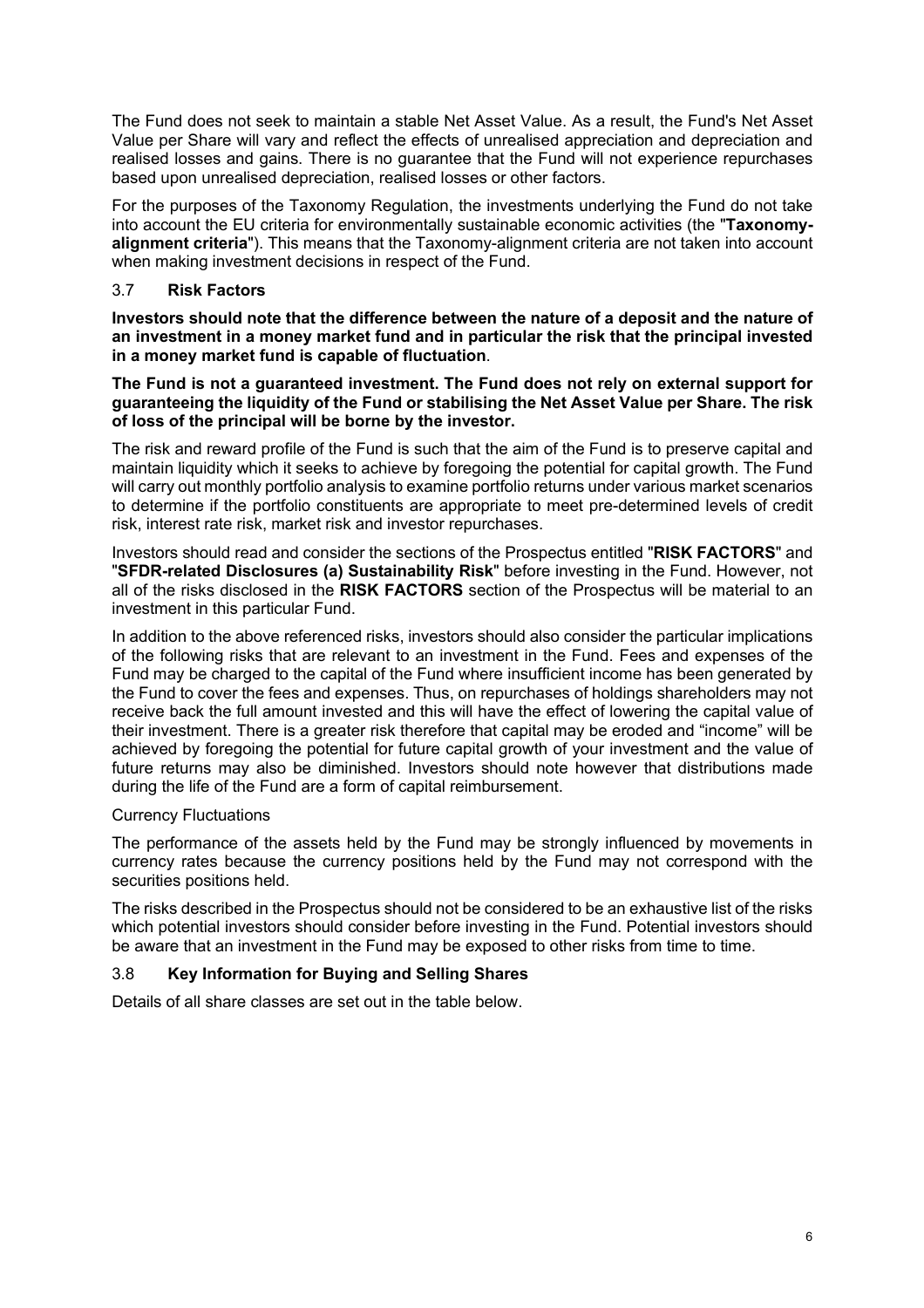| <b>Class</b>              | <b>Class</b><br>Currency*** | Offer<br>Initial<br>Period*/Offer<br><b>Period</b>                                                   | <b>Initial Issue</b><br><b>Price</b>       | <b>Minimum</b><br>Shareholding** | <b>Minimum</b><br><b>Initial</b><br>Investment<br>Amount** | <b>Minimum</b><br><b>Additional</b><br><b>Investment</b><br>Amount** |
|---------------------------|-----------------------------|------------------------------------------------------------------------------------------------------|--------------------------------------------|----------------------------------|------------------------------------------------------------|----------------------------------------------------------------------|
| A<br><b>Accumulating</b>  | Euro                        | Initial<br>Offer<br>Period<br>is<br>closed                                                           | Initial<br>offer<br>period<br>is<br>closed | €500                             | €500                                                       | €100                                                                 |
| <b>A Distributing</b>     | Euro                        | 9.00am (Irish<br>time) on 20<br>December<br>2021<br>to<br>5.00pm (Irish<br>time) on 20<br>June 2022* | €1000                                      | €500                             | €500                                                       | €100                                                                 |
| В<br><b>Accumulating</b>  | Euro                        | Initial<br>Offer<br>Period<br>is<br>closed                                                           | Initial<br>offer<br>period<br>is<br>closed | €500                             | €500                                                       | €100                                                                 |
| <b>B Distributing</b>     | Euro                        | 9.00am (Irish<br>time) on 20<br>December<br>2021<br>to<br>5.00pm (Irish<br>time) on 20<br>June 2022* | €1000                                      | €500                             | €500                                                       | €100                                                                 |
| С<br><b>Accumulating</b>  | Euro                        | Offer<br>Initial<br>Period<br>is<br>closed                                                           | offer<br>Initial<br>period<br>is<br>closed | €500                             | €500                                                       | €100                                                                 |
| D<br><b>Accumulating</b>  | Euro                        | Initial<br>Offer<br>Period<br>is<br>closed                                                           | Initial<br>offer<br>period<br>is<br>closed | €500                             | €500                                                       | €100                                                                 |
| Е<br><b>Accumulating</b>  | Euro                        | 9.00am (Irish<br>time) on 20<br>December<br>2021<br>to<br>5.00pm (Irish<br>time) on 20<br>June 2022* | €1000                                      | €500                             | €500                                                       | €100                                                                 |
| F.<br><b>Accumulating</b> | Euro                        | 9.00am (Irish<br>time) on 20<br>December<br>2021<br>to<br>5.00pm (Irish<br>time) on 20<br>June 2022* | €1000                                      | €500                             | €500                                                       | €100                                                                 |
| G.<br><b>Accumulating</b> | Euro                        | 9.00am (Irish<br>time) on 20<br>December<br>2021<br>to<br>5.00pm (Irish<br>time) on 20<br>June 2022* | €1000                                      | €500                             | €500                                                       | €100                                                                 |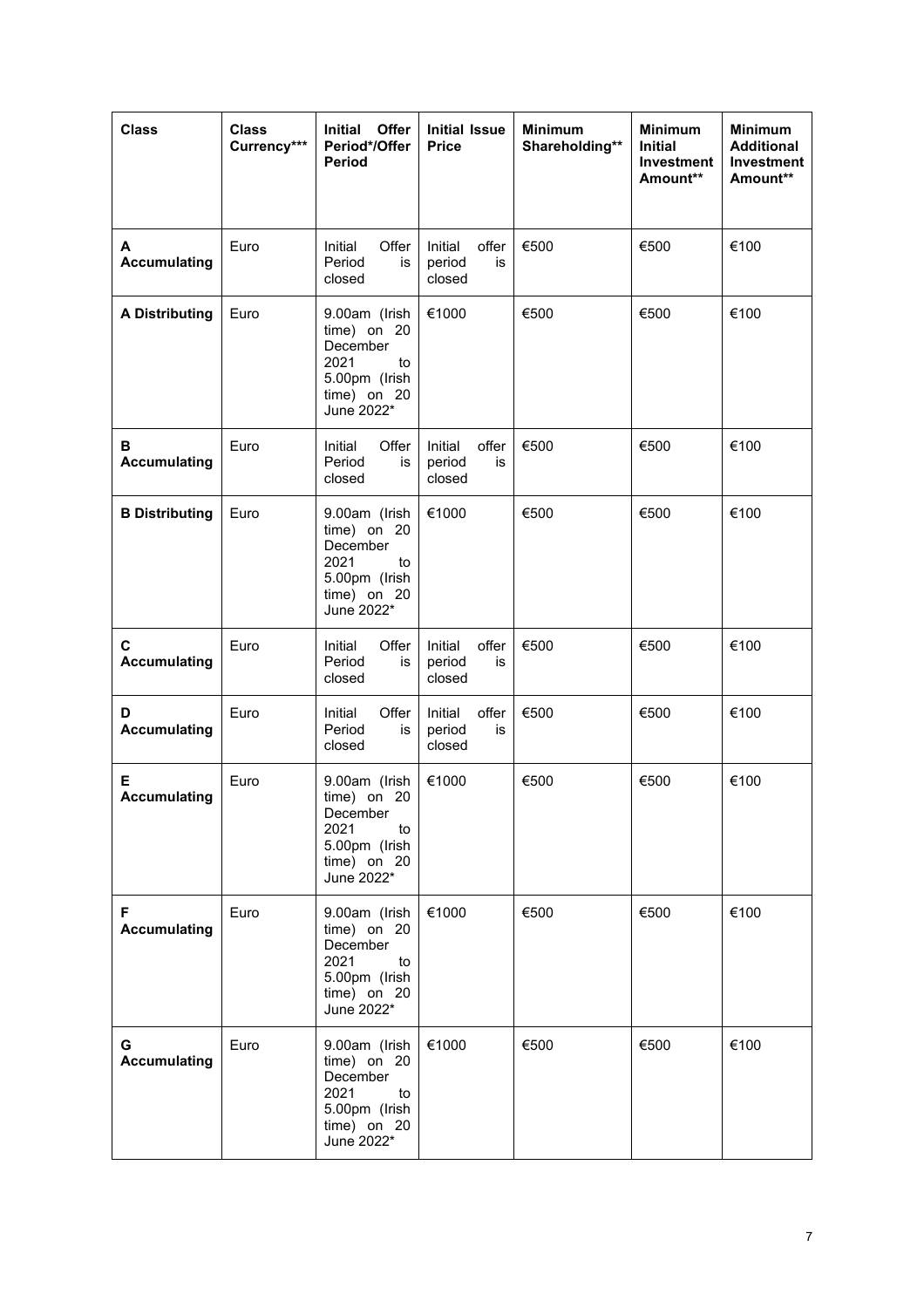| <b>Class</b>             | <b>Class</b><br>Currency*** | Initial Offer<br>Period*/Offer<br><b>Period</b>                                                      | <b>Initial Issue</b><br><b>Price</b> | <b>Minimum</b><br>Shareholding** | <b>Minimum</b><br>Initial<br>Investment<br>Amount** | <b>Minimum</b><br><b>Additional</b><br><b>Investment</b><br>Amount** |
|--------------------------|-----------------------------|------------------------------------------------------------------------------------------------------|--------------------------------------|----------------------------------|-----------------------------------------------------|----------------------------------------------------------------------|
| н<br><b>Accumulating</b> | Euro                        | 9.00am (Irish<br>time) on 20<br>December<br>2021<br>to<br>5.00pm (Irish<br>time) on 20<br>June 2022* | €1000                                | €500                             | €500                                                | €100                                                                 |
| ı<br><b>Accumulating</b> | Euro                        | 9.00am (Irish<br>time) on 20<br>December<br>2021<br>to<br>5.00pm (Irish<br>time) on 20<br>June 2022* | €1000                                | €500                             | €500                                                | €100                                                                 |
| J Distributing           | Euro                        | 9.00am (Irish<br>time) on 20<br>December<br>2021<br>to<br>5.00pm (Irish<br>time) on 20<br>June 2022* | €1000                                | €500                             | €500                                                | €100                                                                 |
| <b>K Distributing</b>    | Euro                        | 9.00am (Irish<br>time) on 20<br>December<br>2021<br>to<br>5.00pm (Irish<br>time) on 20<br>June 2022* | €1000                                | €500                             | €500                                                | €100                                                                 |
| <b>L</b> Distributing    | Euro                        | 9.00am (Irish<br>time) on 20<br>December<br>2021<br>to<br>5.00pm (Irish<br>time) on 20<br>June 2022* | €1000                                | €500                             | €500                                                | €100                                                                 |
| М<br><b>Distributing</b> | Euro                        | 9.00am (Irish<br>time) on 20<br>December<br>2021<br>to<br>5.00pm (Irish<br>time) on 20<br>June 2022* | €1000                                | €500                             | €500                                                | €100                                                                 |
| <b>N</b> Distributing    | Euro                        | 9.00am (Irish<br>time) on 20<br>December<br>2021<br>to<br>5.00pm (Irish<br>time) on 20<br>June 2022* | €1000                                | €500                             | €500                                                | €100                                                                 |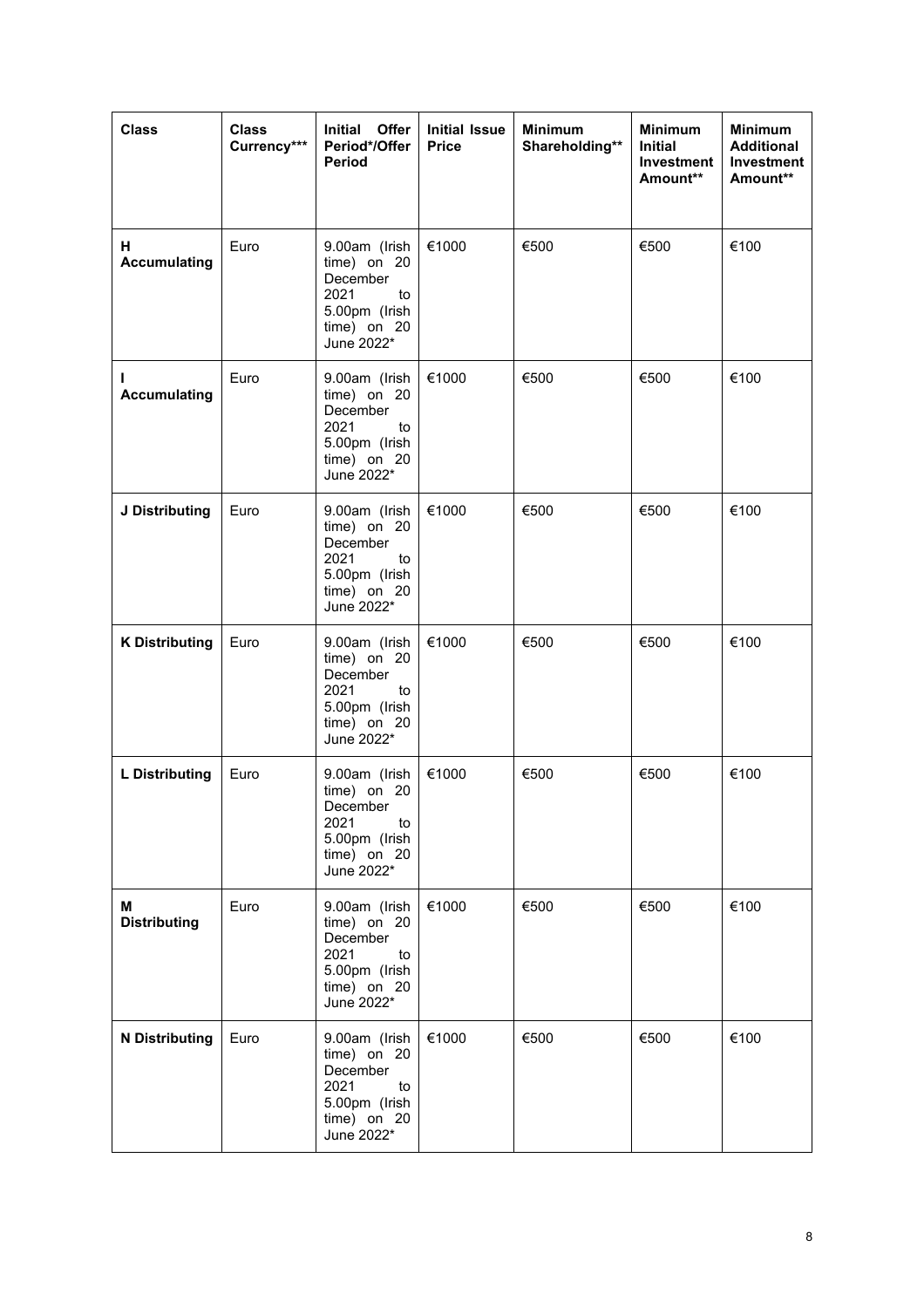| <b>Class</b>             | <b>Class</b><br>Currency*** | Initial Offer<br>Period*/Offer<br><b>Period</b>                                                      | <b>Initial Issue</b><br><b>Price</b> | <b>Minimum</b><br>Shareholding** | <b>Minimum</b><br>Initial<br>Investment<br>Amount** | <b>Minimum</b><br><b>Additional</b><br>Investment<br>Amount** |
|--------------------------|-----------------------------|------------------------------------------------------------------------------------------------------|--------------------------------------|----------------------------------|-----------------------------------------------------|---------------------------------------------------------------|
| O<br><b>Accumulating</b> | Sterling                    | 9.00am (Irish<br>time) on 20<br>December<br>2021<br>to<br>5.00pm (Irish<br>time) on 20<br>June 2022* | £1000                                | £500                             | £500                                                | £100                                                          |
| <b>P</b> Distributing    | Sterling                    | 9.00am (Irish<br>time) on 20<br>December<br>2021<br>to<br>5.00pm (Irish<br>time) on 20<br>June 2022* | £1000                                | £500                             | £500                                                | £100                                                          |
| Q<br><b>Accumulating</b> | Sterling                    | 9.00am (Irish<br>time) on 20<br>December<br>2021<br>to<br>5.00pm (Irish<br>time) on 20<br>June 2022* | £1000                                | £500                             | £500                                                | £100                                                          |
| <b>R</b> Distributing    | Sterling                    | 9.00am (Irish<br>time) on 20<br>December<br>2021<br>to<br>5.00pm (Irish<br>time) on 20<br>June 2022* | £1000                                | £500                             | £500                                                | £100                                                          |
| S<br><b>Accumulating</b> | Sterling                    | 9.00am (Irish<br>time) on 20<br>December<br>2021<br>to<br>5.00pm (Irish<br>time) on 20<br>June 2022* | £1000                                | £500                             | £500                                                | £100                                                          |
| <b>T Distributing</b>    | Sterling                    | 9.00am (Irish<br>time) on 20<br>December<br>2021<br>to<br>5.00pm (Irish<br>time) on 20<br>June 2022* | £1000                                | £500                             | £500                                                | £100                                                          |
| U<br><b>Accumulating</b> | Sterling                    | 9.00am (Irish<br>time) on 20<br>December<br>2021<br>to<br>5.00pm (Irish<br>time) on 20<br>June 2022* | £1000                                | £500                             | £500                                                | £100                                                          |
| <b>V Distributing</b>    | Sterling                    | 9.00am (Irish<br>time) on 20                                                                         | £1000                                | £500                             | £500                                                | £100                                                          |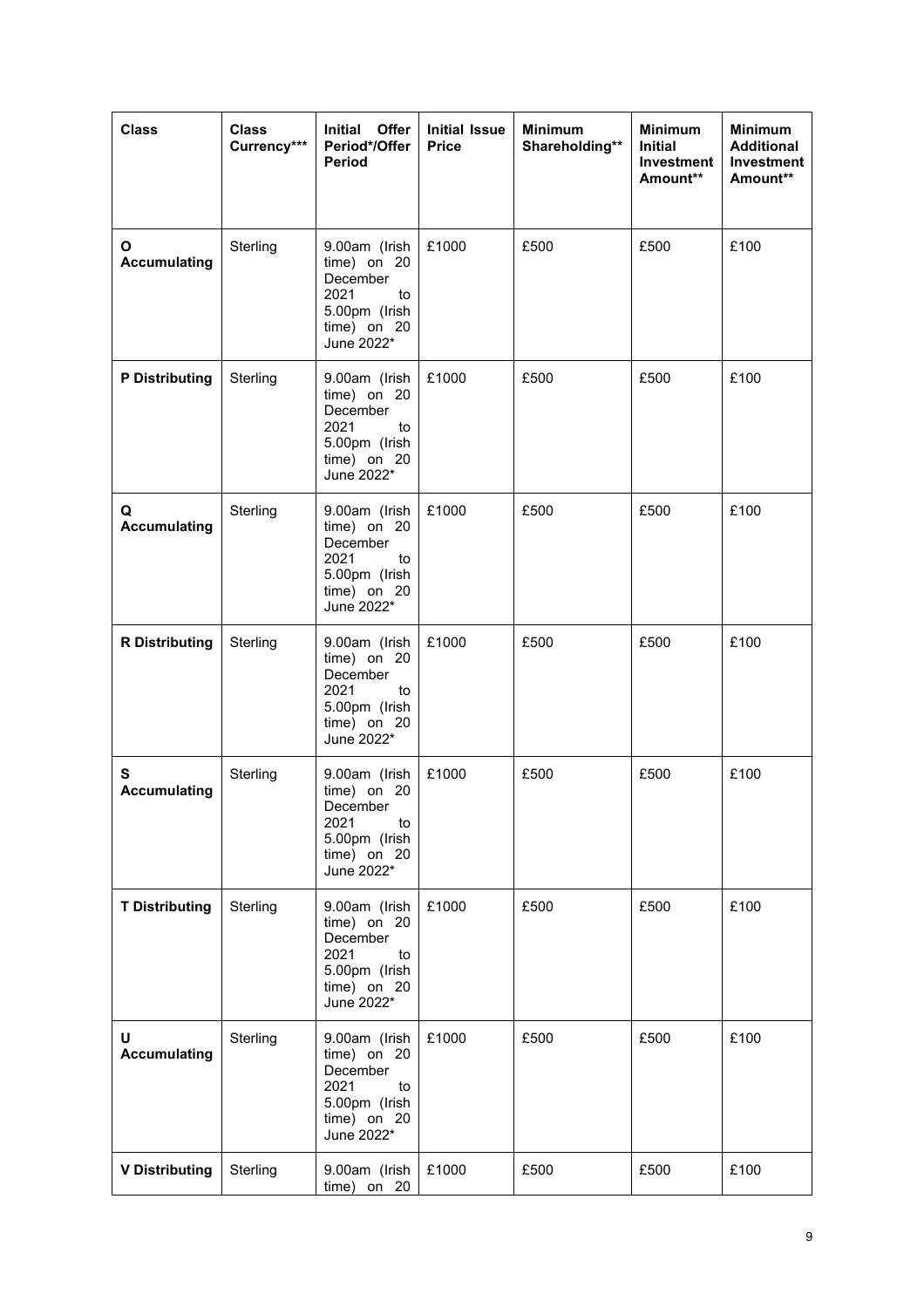| <b>Class</b>             | <b>Class</b><br>Currency*** | Offer<br>Initial<br>Period*/Offer<br><b>Period</b>                                                   | <b>Initial Issue</b><br><b>Price</b> | <b>Minimum</b><br>Shareholding** | <b>Minimum</b><br><b>Initial</b><br>Investment<br>Amount** | <b>Minimum</b><br><b>Additional</b><br><b>Investment</b><br>Amount** |
|--------------------------|-----------------------------|------------------------------------------------------------------------------------------------------|--------------------------------------|----------------------------------|------------------------------------------------------------|----------------------------------------------------------------------|
|                          |                             | December<br>2021<br>to<br>5.00pm (Irish<br>time) on 20<br>June 2022*                                 |                                      |                                  |                                                            |                                                                      |
| X<br><b>Accumulating</b> | Sterling                    | 9.00am (Irish<br>time) on 20<br>December<br>2021<br>to<br>5.00pm (Irish<br>time) on 20<br>June 2022* | £1000                                | £500                             | £500                                                       | £100                                                                 |
| <b>Y Distributing</b>    | Sterling                    | 9.00am (Irish<br>time) on 20<br>December<br>2021<br>to<br>5.00pm (Irish<br>time) on 20<br>June 2022* | £1000                                | £500                             | £500                                                       | £100                                                                 |
| z<br><b>Accumulating</b> | Euro                        | 9.00am (Irish<br>time) on 20<br>December<br>2021<br>to<br>5.00pm (Irish<br>time) on 20<br>June 2022* | €1000                                | €500                             | €500                                                       | €100                                                                 |

\*The Initial Offer Period may be shortened or extended by the Directors. The Central Bank will be notified in advance of any such shortening or extension if subscriptions for Shares have been received and otherwise shall be notified subsequently, on an annual basis.

\*\*Subject to the discretion of the Directors (or their delegate) in each case to allow lesser amounts.

\*\*\* Unhedged Currency Share Classes. A currency conversion will take place on subscription, redemption and distributions at prevailing exchange rates. The value of the Share expressed in the Class currency may be subject to exchange rate risk in relation to the Base Currency.

Class Z Accumulating Shares do not bear any Investment Management Fees or performance fees and are restricted to Davy Group personnel and Davy Group entities. Shares of any Class cannot be switched for Shares of Class Z Accumulating.

Applications for Shares and applications for the repurchase of Shares along with all required antimoney laundering documentation must be received by the Dealing Deadline.

Applications received after the Dealing Deadline for the relevant Dealing Day shall be deemed to have been received by the next Dealing Deadline, save in exceptional circumstances where the Directors may in their absolute discretion (reasons to be documented) determine and provided the Applications are received before the Valuation Point for the relevant Dealing Day. Repurchase requests received after the Dealing Deadline shall be treated as having been received by the following Dealing Deadline, save in exceptional circumstances where the Directors may in their absolute discretion (reasons to be documented) determine and provided they are received before the Valuation Point for the relevant Dealing Day.

Subscription Settlement Date: Subscription monies should be paid to the account specified in the Application Form (or such other account specified by the Administrator) so as to be received by no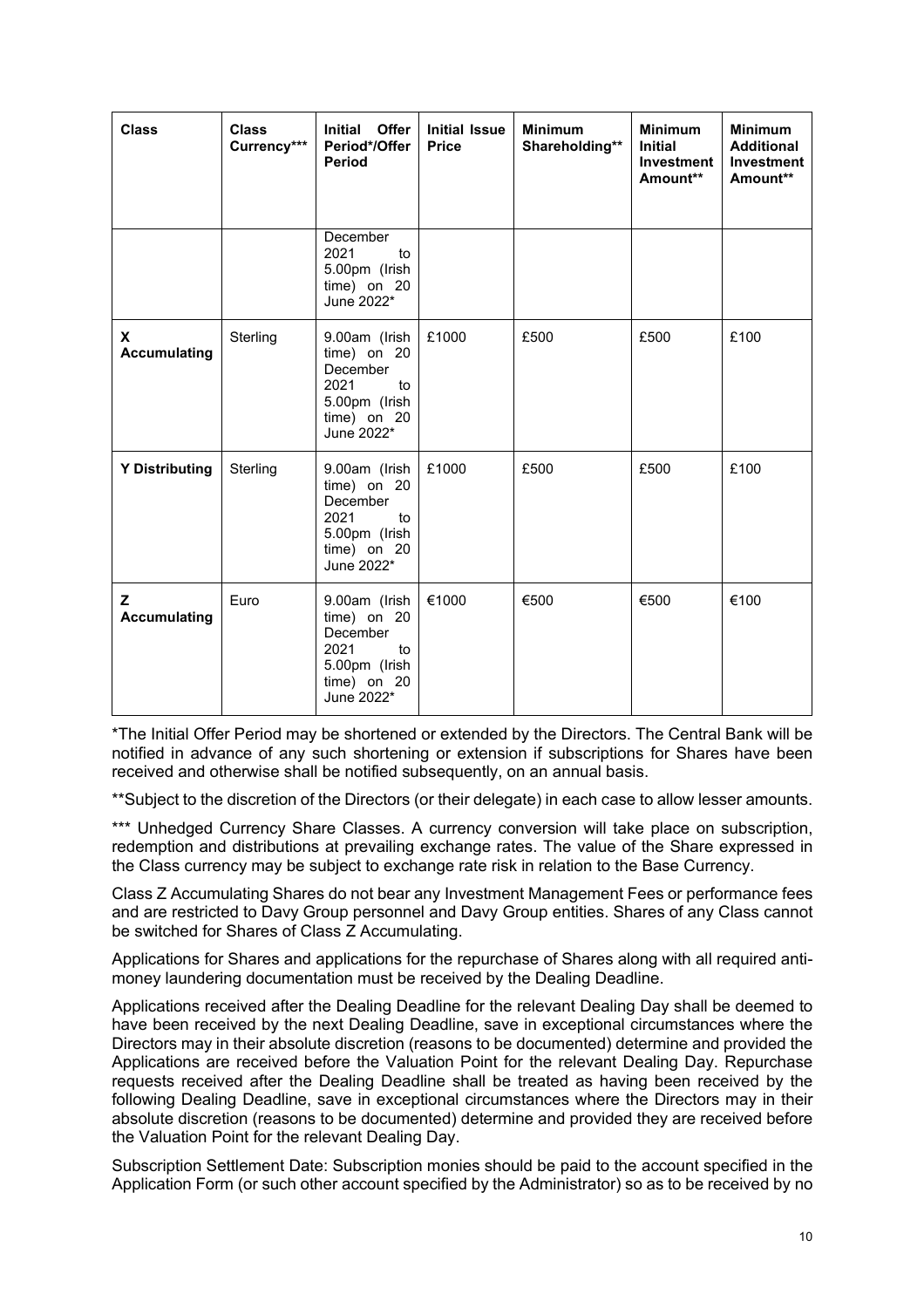later than three Business Days after the relevant Dealing Day. If payment in full and/or a properly completed Application Form along with all required anti-money laundering documentation have not been received by the relevant times stipulated above, the application may be refused.

Repurchase Settlement Date: Payment of Repurchase Proceeds will be made by electronic transfer to the account of the redeeming Shareholder at the risk and expense of the Shareholder normally within three Business Days of the relevant Dealing Day and, in all cases, will be paid within ten Business Days of the Dealing Deadline for the relevant Dealing Day, provided that all the required documentation has been furnished to and received by the Administrator.

Repurchase proceeds may at the discretion of the Directors be paid in specie where the repurchasing Shareholder requests the repurchase of a number of Shares that represents 5% or more of the Net Asset Value of the Fund. Repurchase requests, which represent less than 5% of the Net Asset Value of the Fund may be satisfied by way of an in specie transfer where the repurchasing Shareholder has consented to same.

Shares may also be subscribed in specie at the discretion of the Directors.

Please also refer to the section of the Prospectus entitled "**In Specie Repurchases**" and "**In Specie Subscriptions**".

### 3.9 **Dividend Policy**

For the Class A Accumulating Shares, the Class B Accumulating Shares, the Class C Accumulating Shares, the Class D Accumulating Shares, the Class E Accumulating Shares, the Class F Accumulating Shares, the Class G Accumulating Shares, the Class H Accumulating Shares, the Class I Accumulating Shares, the Class O Accumulating Shares, the Class Q Accumulating Shares, the Class S Accumulating Shares, the Class U Accumulating Shares, Class X Accumulating Shares and the Class Z Accumulating Shares (the "**Accumulating Share Classes**") (and indicated as such in the table in the section above titled "**Key Information for Buying and Selling Shares**"), it is the present intention of the Directors not to declare or pay dividends, and any income or gains earned by the Fund and these Share Classes, will be reinvested and reflected in the value of the Shares.

For the Class A Distributing Shares, the Class B Distributing Shares, the Class J Distributing Shares, the Class K Distributing Shares, the Class L Distributing Shares, the Class M Distributing Shares, the Class N Distributing Shares, the Class P Distributing Shares, the Class R Distributing Shares, the Class T Distributing Shares, the Class V Distributing Shares and the Class Y Distributing Shares (the "**Distributing Share Classes**") (and indicated as such in the table in the section above entitled "**Key Information for Buying and Selling Shares**"), subject to net income being available for distribution or out of capital, the Directors intend to declare dividends on the Distribution Date and such dividends will be paid on or before the 14<sup>th</sup> Business Day following the Distribution Date to all Shareholders entered on the register of Shareholders at the close of business on the Business Day immediately preceding the Distribution Date and therefore applicants for Shares to be dealt on or after the Distribution Date will not be entitled to the distribution paid in respect of such Distribution Date but Shareholders seeking to repurchase their Shares on or after the Distribution Date will receive the distribution paid in respect of such Distribution Date.

Dividends are paid out of capital to allow the provision of income to Shareholders of the Distributing Share Classes, in the event of insufficient income being in the Fund for a particular period.

The Directors reserve the right to increase or decrease the frequency of dividend payments, if any, at their discretion for the Distributing Share Classes. In the event of a change of policy full details will be disclosed in an updated Supplement and Shareholders will be notified in advance. Under the Constitution, dividends may be paid out of the profits, being (i) the accumulated revenue (consisting of all revenue accrued including interest and dividends) less expenses and/or (ii) realised and unrealised capital gains on the disposal/valuation of investments and other funds less realised and unrealised accumulated capital losses of the Fund; or (iii) out of capital.

Dividends will be paid to Shareholders by electronic transfer to the relevant Shareholder's bank account of record on the initial Application Form in the currency of denomination of the relevant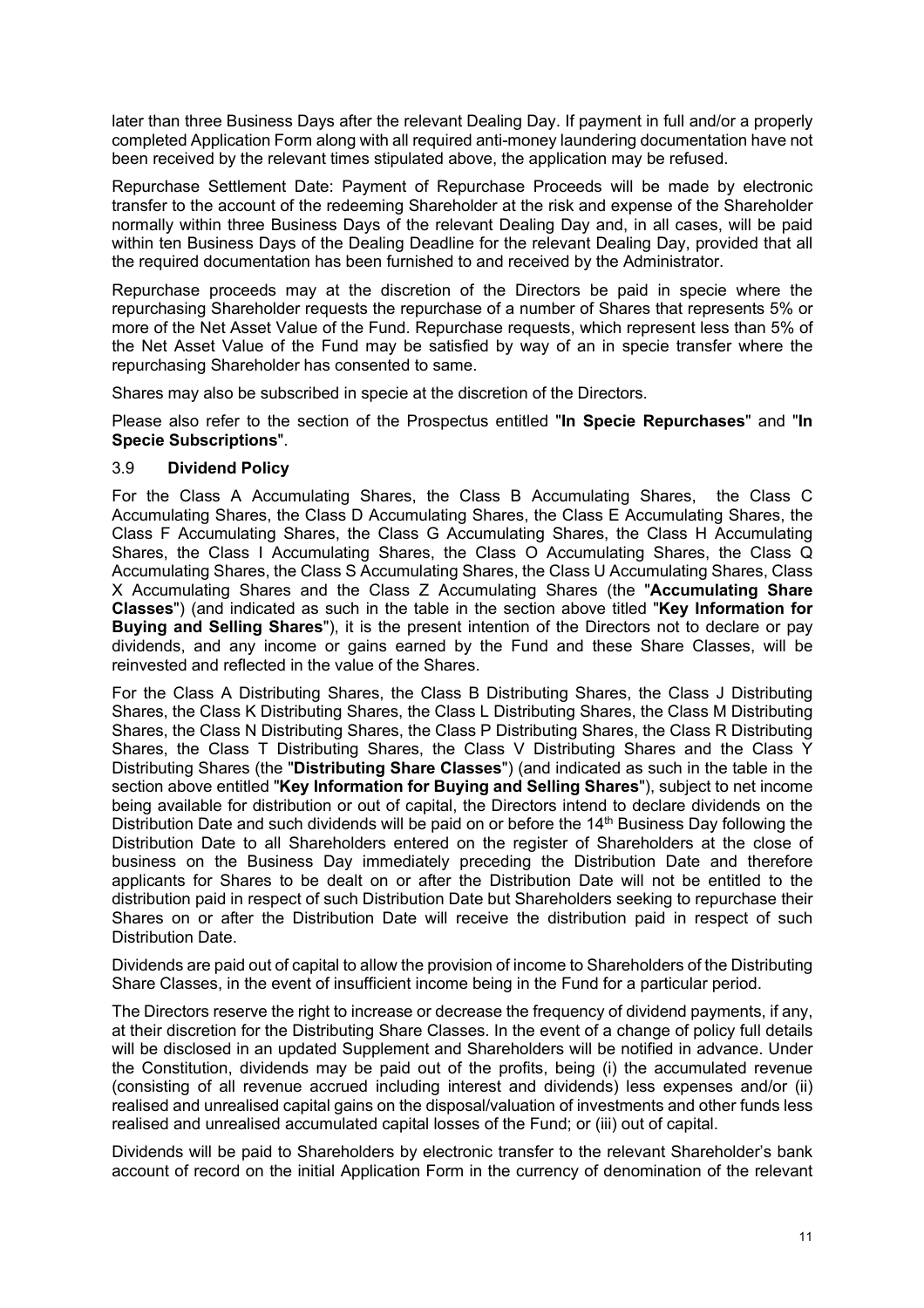Distributing Share Class at the expense of the payee and within the timeframe outlined above. Where dividends are payable out of net income, the net income available for distribution in respect of the relevant Distributing Share Class will be determined in accordance with the relevant law and generally accepted accounting principles consistently applied.

Please also refer to the section in the Prospectus entitled "**Dividend Policy**".

# 3.10 **Exchange of Shares**

Shareholders may exchange between similar Classes of Shares in accordance with the provisions set out under the heading "**Exchange of Shares**" in the Prospectus. The Directors can refuse an application to exchange between Classes of Shares in accordance with the provisions set out under the heading "**Exchange of Shares**".

# 3.11 **Fees and Expenses**

The following fees and expenses will be incurred by the Company on behalf of the Fund and will affect the Net Asset Value of the relevant Share Class of the Fund.

| <b>Class</b>          | Investment<br><b>Management Fee</b> | <b>Distributor</b><br>Fee | <b>Administrator Fee</b>                      | Depositary<br>Fee                                 | <b>Performance Fee</b> |
|-----------------------|-------------------------------------|---------------------------|-----------------------------------------------|---------------------------------------------------|------------------------|
| A Accumulating        | 0.3%                                | 0%                        | 0.085%<br>Per annum of the<br>NAV of the Fund | 0.0175%<br>Per annum of<br>the NAV of the<br>Fund | $0\%$                  |
| <b>A Distributing</b> | 0.3%                                | 0%                        | 0.085%<br>Per annum of the<br>NAV of the Fund | 0.0175%<br>Per annum of<br>the NAV of the<br>Fund | 0%                     |
| <b>B</b> Accumulating | 0.30%                               | 0%                        | 0.085%<br>Per annum of the<br>NAV of the Fund | 0.0175%<br>Per annum of<br>the NAV of the<br>Fund | 0%                     |
| <b>B</b> Distributing | 0.30%                               | 0%                        | 0.085%<br>Per annum of the<br>NAV of the Fund | 0.0175%<br>Per annum of<br>the NAV of the<br>Fund | 0%                     |
| <b>C</b> Accumulating | 0.2275%                             | 0%                        | 0.085%<br>Per annum of the<br>NAV of the Fund | 0.0175%<br>Per annum of<br>the NAV of the<br>Fund | 0%                     |
| <b>D</b> Accumulating | 1%                                  | 0%                        | 0.085%<br>Per annum of the<br>NAV of the Fund | 0.0175%<br>Per annum of<br>the NAV of the<br>Fund | 0%                     |
| <b>E</b> Accumulating | 0.55%                               | 0%                        | 0.085%<br>Per annum of the<br>NAV of the Fund | 0.0175%<br>Per annum of<br>the NAV of the<br>Fund | 0%                     |
| <b>F</b> Accumulating | 0.75%                               | 0%                        | 0.085%<br>Per annum of the<br>NAV of the Fund | 0.0175%<br>Per annum of<br>the NAV of the<br>Fund | 0%                     |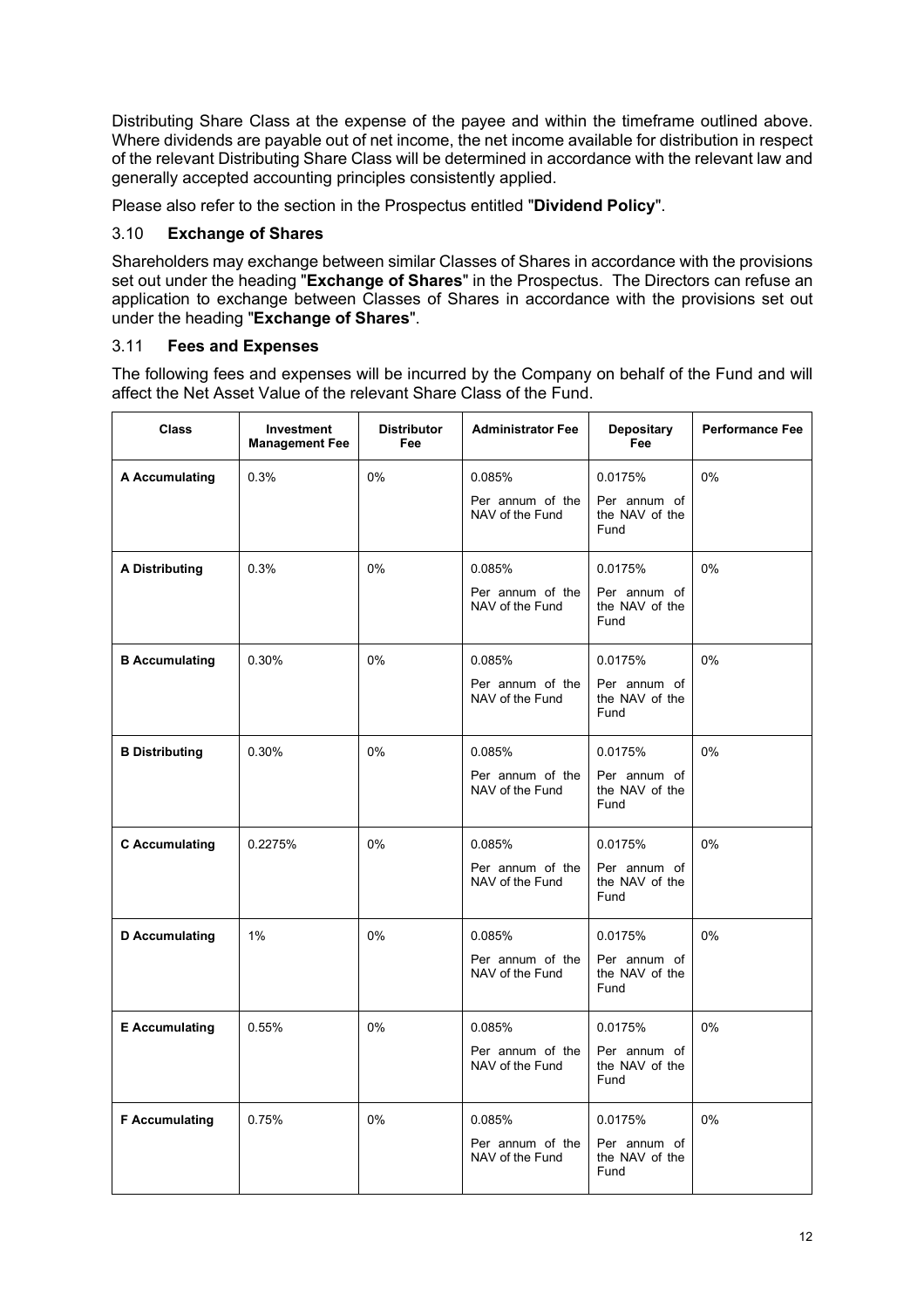| <b>Class</b>          | Investment<br><b>Management Fee</b> | <b>Distributor</b><br>Fee | <b>Administrator Fee</b>                      | Depositary<br>Fee                                 | <b>Performance Fee</b> |
|-----------------------|-------------------------------------|---------------------------|-----------------------------------------------|---------------------------------------------------|------------------------|
| <b>G Accumulating</b> | 1.10%                               | 0%                        | 0.085%<br>Per annum of the<br>NAV of the Fund | 0.0175%<br>Per annum of<br>the NAV of the<br>Fund | 0%                     |
| <b>H</b> Accumulating | 1.20%                               | 0%                        | 0.085%<br>Per annum of the<br>NAV of the Fund | 0.0175%<br>Per annum of<br>the NAV of the<br>Fund | 0%                     |
| I Accumulating        | 1.50%                               | 0%                        | 0.085%<br>Per annum of the<br>NAV of the Fund | 0.0175%<br>Per annum of<br>the NAV of the<br>Fund | 0%                     |
| J Distributing        | 0.55%                               | 0%                        | 0.085%<br>Per annum of the<br>NAV of the Fund | 0.0175%<br>Per annum of<br>the NAV of the<br>Fund | 0%                     |
| <b>K Distributing</b> | 0.75%                               | 0%                        | 0.085%<br>Per annum of the<br>NAV of the Fund | 0.0175%<br>Per annum of<br>the NAV of the<br>Fund | 0%                     |
| <b>L</b> Distributing | 1.10%                               | 0%                        | 0.085%<br>Per annum of the<br>NAV of the Fund | 0.0175%<br>Per annum of<br>the NAV of the<br>Fund | 0%                     |
| <b>M Distributing</b> | 1.20%                               | 0%                        | 0.085%<br>Per annum of the<br>NAV of the Fund | 0.0175%<br>Per annum of<br>the NAV of the<br>Fund | 0%                     |
| <b>N</b> Distributing | 1.50%                               | $0\%$                     | 0.085%<br>Per annum of the<br>NAV of the Fund | 0.0175%<br>Per annum of<br>the NAV of the<br>Fund | 0%                     |
| <b>O</b> Accumulating | 0.675%                              | 0%                        | 0.085%<br>Per annum of the<br>NAV of the Fund | 0.0175%<br>Per annum of<br>the NAV of the<br>Fund | $0\%$                  |
| <b>P</b> Distributing | 0.675%                              | 0%                        | 0.085%<br>Per annum of the<br>NAV of the Fund | 0.0175%<br>Per annum of<br>the NAV of the<br>Fund | $0\%$                  |
|                       |                                     |                           |                                               |                                                   |                        |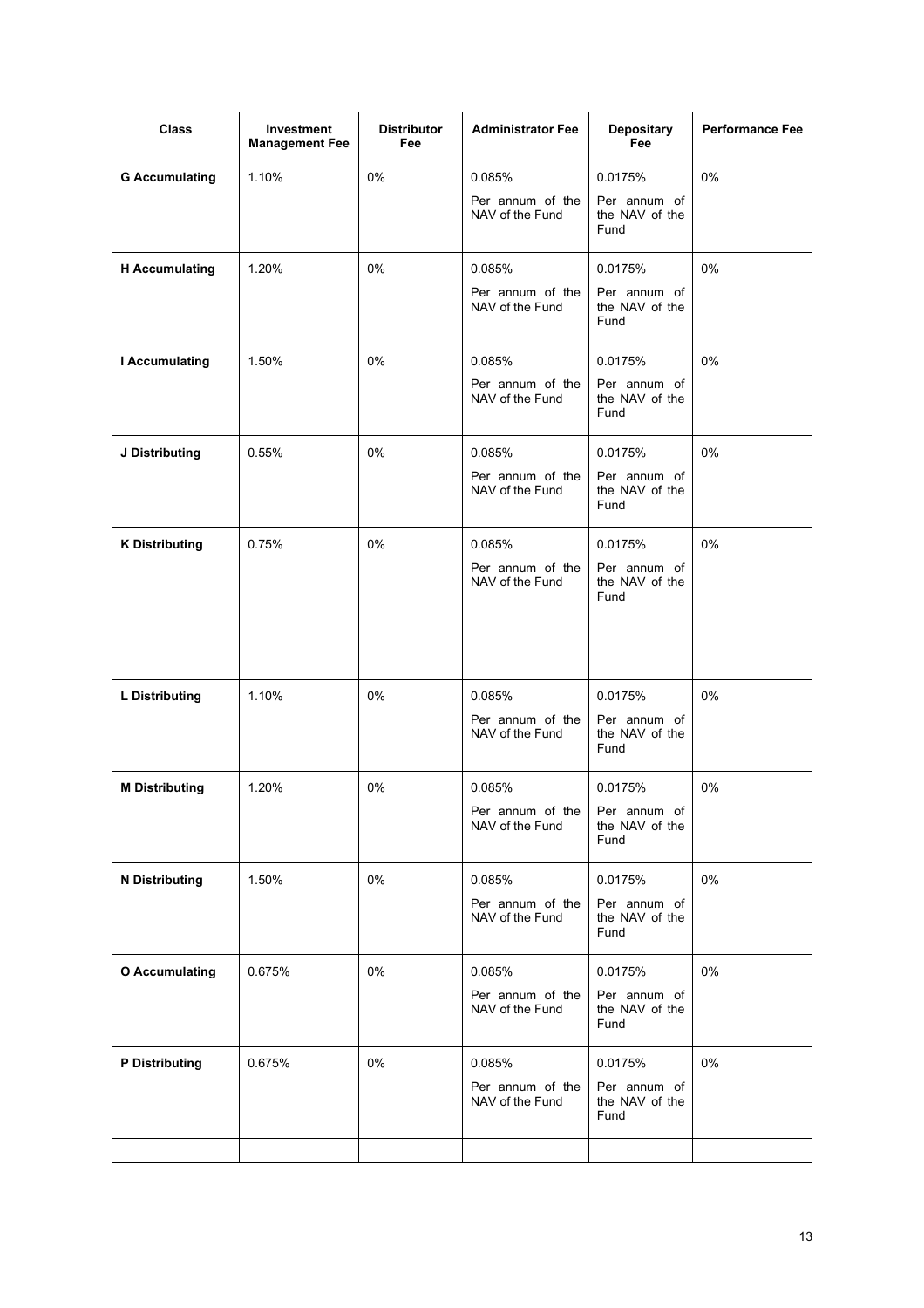| <b>Class</b>          | <b>Investment</b><br><b>Management Fee</b> | <b>Distributor</b><br>Fee | <b>Administrator Fee</b>            | Depositary<br>Fee                      | <b>Performance Fee</b> |
|-----------------------|--------------------------------------------|---------------------------|-------------------------------------|----------------------------------------|------------------------|
| <b>Q</b> Accumulating | 1.35%                                      | 0%                        | 0.085%                              | 0.0175%                                | $0\%$                  |
|                       |                                            |                           | Per annum of the<br>NAV of the Fund | Per annum of<br>the NAV of the<br>Fund |                        |
| <b>R</b> Distributing | 1.35%                                      | 0%                        | 0.085%                              | 0.0175%                                | 0%                     |
|                       |                                            |                           | Per annum of the<br>NAV of the Fund | Per annum of<br>the NAV of the<br>Fund |                        |
| <b>S Accumulating</b> | 0.55%                                      | 0%                        | 0.085%                              | 0.0175%                                | 0%                     |
|                       |                                            |                           | Per annum of the<br>NAV of the Fund | Per annum of<br>the NAV of the<br>Fund |                        |
| <b>T Distributing</b> | 0.55%                                      | 0%                        | 0.085%                              | 0.0175%                                | 0%                     |
|                       |                                            |                           | Per annum of the<br>NAV of the Fund | Per annum of<br>the NAV of the<br>Fund |                        |
| <b>U</b> Accumulating | 0.75%                                      | 0%                        | 0.085%                              | 0.0175%                                | $0\%$                  |
|                       |                                            |                           | Per annum of the<br>NAV of the Fund | Per annum of<br>the NAV of the<br>Fund |                        |
| <b>V Distributing</b> | 0.75%                                      | 0%                        | 0.085%                              | 0.0175%                                | 0%                     |
|                       |                                            |                           | Per annum of the<br>NAV of the Fund | Per annum of<br>the NAV of the<br>Fund |                        |
| X Accumulating        | 1.10%                                      | 0%                        | 0.085%                              | 0.0175%                                | $0\%$                  |
|                       |                                            |                           | Per annum of the<br>NAV of the Fund | Per annum of<br>the NAV of the<br>Fund |                        |
| <b>Y Distributing</b> | 1.10%                                      | $0\%$                     | 0.085%                              | 0.0175%                                | 0%                     |
|                       |                                            |                           | Per annum of the<br>NAV of the Fund | Per annum of<br>the NAV of the<br>Fund |                        |
| <b>Z</b> Accumulating | $0\%$                                      | 0%                        | 0.085%                              | 0.0175%                                | 0%                     |
|                       |                                            |                           | Per annum of the<br>NAV of the Fund | Per annum of<br>the NAV of the<br>Fund |                        |

# **Investment Management Fee & Expenses**

The Investment Manager shall be entitled to the maximum annual investment management fee equal to a percentage of the Net Asset Value of the relevant Class detailed in the above table.

Such fee shall be calculated and accrued at each Valuation Point and payable monthly in arrears.

The Investment Manager is also entitled to its reasonable fund related expenses out of the assets of the Fund.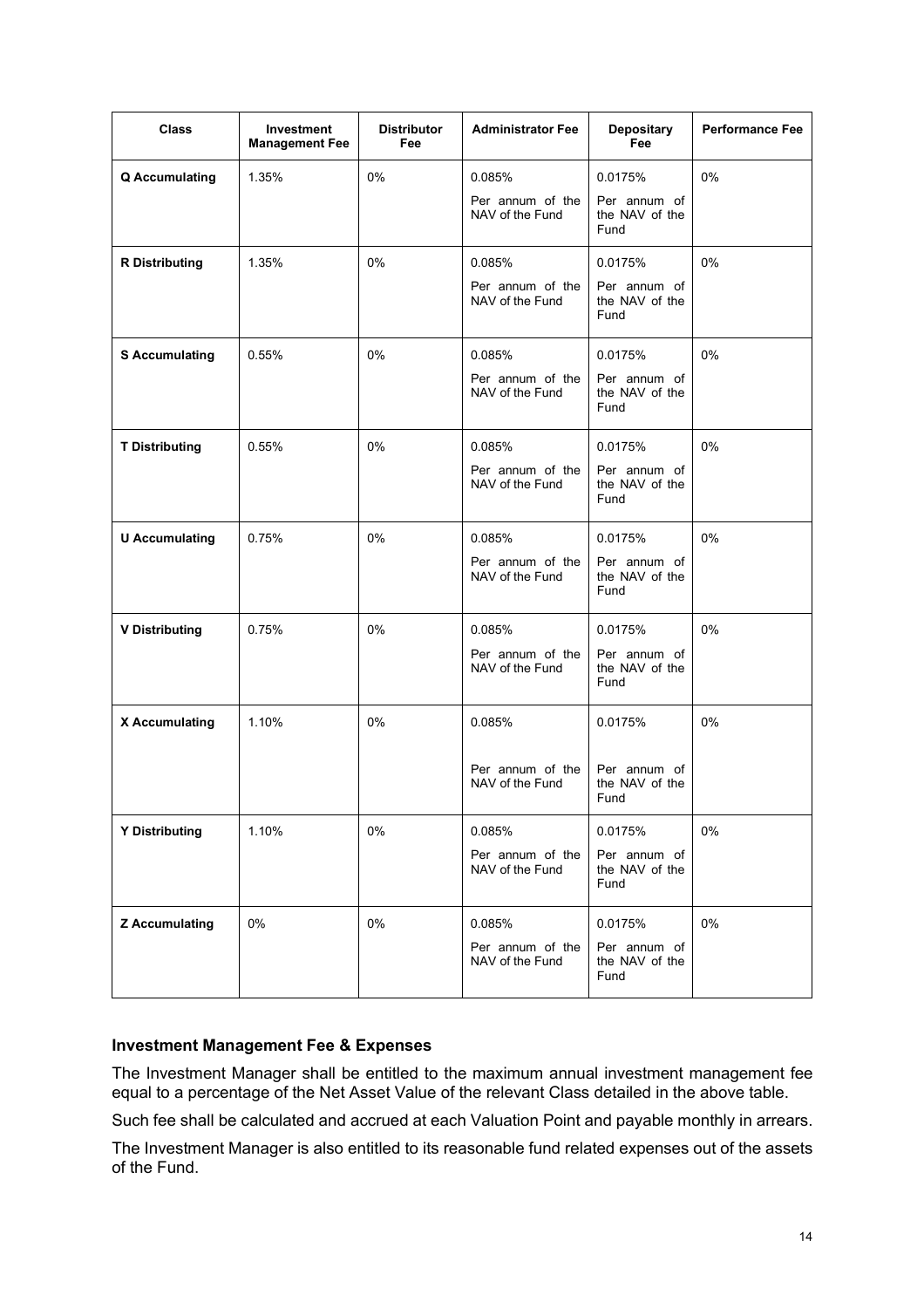# **Distributor Fee & Expenses**

The Distributor shall be entitled to the maximum annual distributor fee equal to a percentage of the Net Asset Value of the relevant Class detailed in the above table.

Such fee shall be calculated and accrued at each Valuation Point and payable monthly in arrears.

The Distributor is also entitled to its reasonable out-of-pocket expenses out of the assets of the Fund.

#### **Depositary Fee & Expenses**

The Depositary shall be entitled to an annual depositary fee equal to a percentage of the Net Asset Value of the relevant Class, detailed in the above table, subject to a minimum monthly fee of  $\epsilon$ 600 together with reasonable costs and expenses incurred by the Depositary in the performance of its duties as Depositary of the Fund. These fees shall accrue and be calculated on each Valuation Point and shall be payable monthly in arrears.

The Depositary shall also be entitled to be reimbursed out of the assets of the Fund all agreed subcustodian fees, expenses and transaction charges (which will be charged at normal commercial rates) as agreed with the Directors.

### **Administrator Fee & Expenses**

The Administrator shall be entitled to the maximum annual administrator fee equal to a percentage of the Net Asset Value of the relevant Class detailed in the above table. Such fee shall be calculated and accrued at each Valuation Point and payable monthly in arrears. The Administrator shall be also be entitled to a minimum annual fee of €30,000 per year and a transaction fee for each transaction conducted pursuant to the Administration Agreement (which will be charged at normal commercial rates).

The Administrator is also entitled to its reasonable out-of-pocket expenses out of the assets of the Fund.

# **Management Fee**

Investors are referred to the Prospectus for details of the Manager's fee.

### 3.12 **Benchmark Regulation**

The Fund uses the 3 Month EURIBOR (the "**Benchmark**") to measure the performance of the Fund for comparison purposes only.

The Benchmark, administered by the European Money Markets Institute, has been added to the list of critical benchmarks pursuant to Article 10(1) of the Benchmark Regulation.

### 3.13 **Other Fees and Expenses**

This section should be read in conjunction with the section entitled "**Fees and Expenses**" in the Prospectus.

#### (a) **Anti-Dilution Levy**

The Directors reserve the right to impose an Anti-Dilution Levy in the case of net subscriptions and/or net repurchases on a transaction basis as a percentage adjustment (to be communicated to the Administrator) on the value of the relevant subscription/repurchase calculated for the purposes of determining a subscription price or repurchase price to reflect the impact of other dealing costs relating to the acquisition or disposal of assets and to preserve value of the underlying assets of the Fund where they consider such a provision to be in the best interests of a Fund. Such amount will be added to the price at which Shares will be issued in the case of net subscription requests and deducted from the price at which Shares will be repurchased in the case of net repurchase requests. Any such sum will be paid into the account of the Fund.

#### (b) **Establishment Expenses**

The fees and expenses incurred in connection with the establishment of the Fund have been amortised out assets of the Fund.